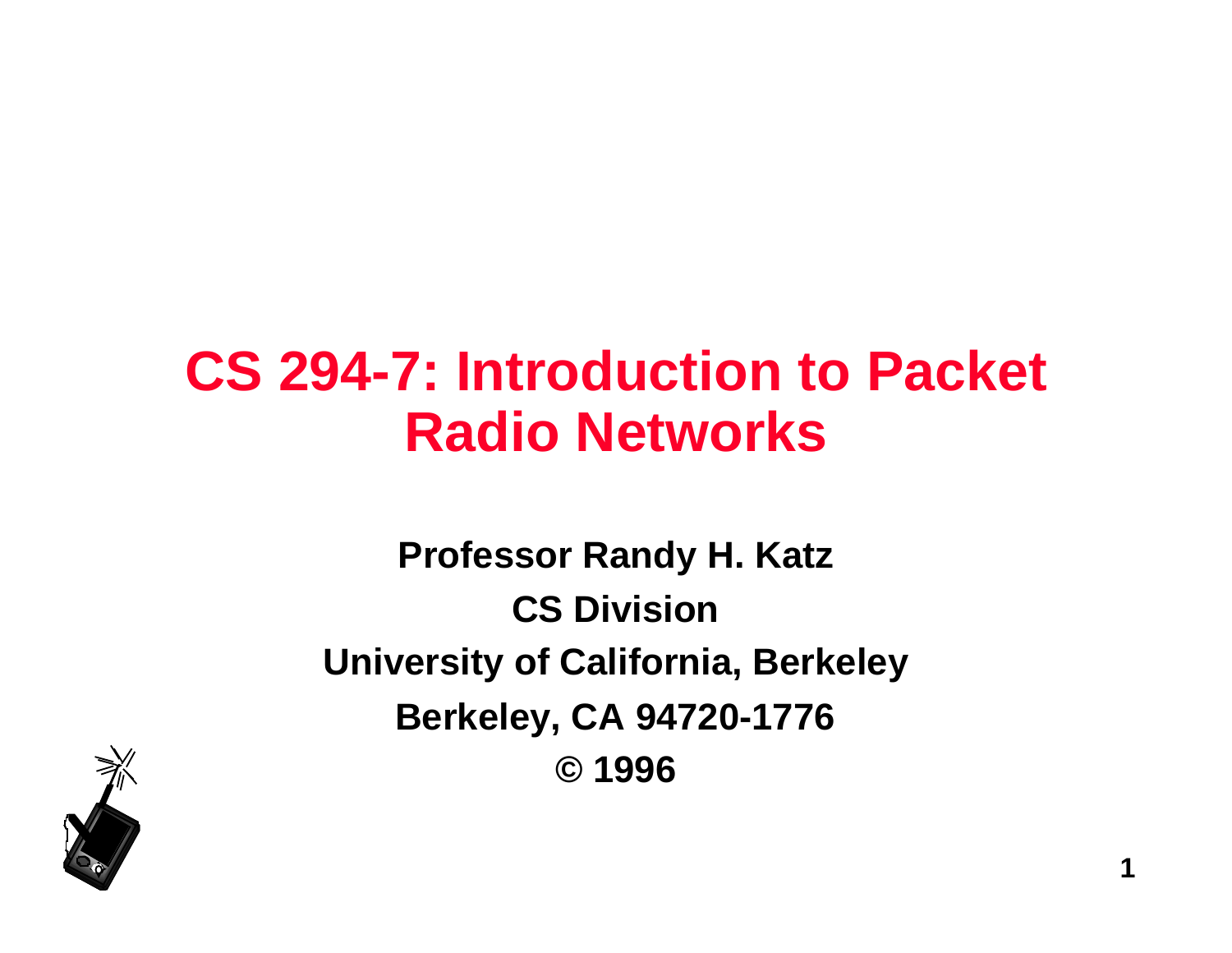## **Packet Radio Networks**

- **Fixed or mobile nodes that communicate via radios**
	- **Advantages:** 
		- » **Fast (re)deployment and set-up of network**
		- » **Ability to support mobile nodes**
	- **Disadvantage: complications due to**
		- » **Communications medium**
		- » **Dynamic nature of the network topology**
		- » **Half duplex operation**
- **Single hop vs. multi-hop**
- **Ad-hoc networks vs. fixed networks**

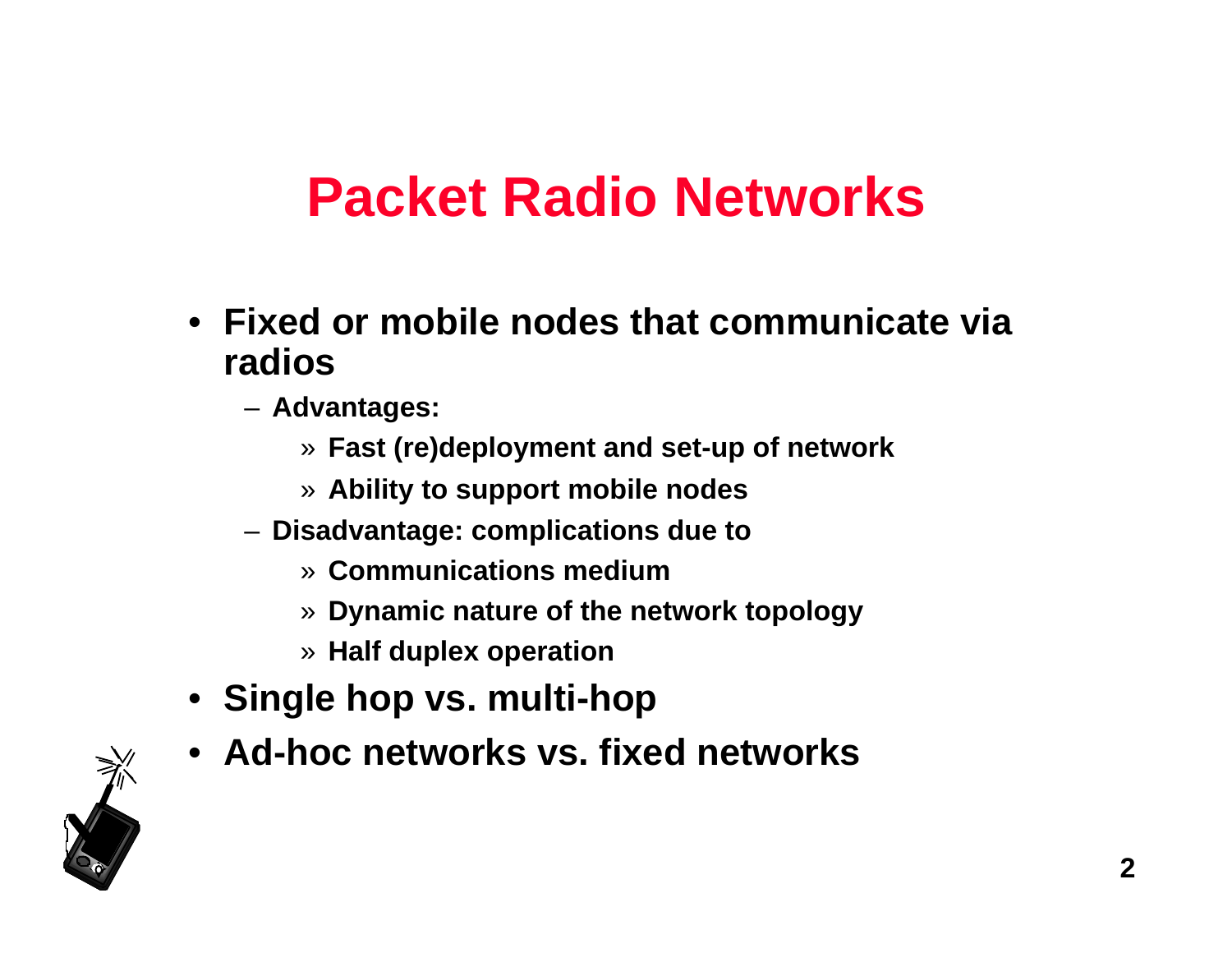## **Historical Perspective: ARPA Packet Radio Program**

- **Program initiated in 1973**
	- **Geographically distributed network**
	- **Array of packet radios and minicomputer-based "stations"**
	- **Deployed in SF Bay Area in 1975**
	- **Experimental packet radio (EPR)**
		- » **100, 400 kbps (128/32 chips per bit respectively)**
		- » **Use lower data rate in worse multipath environments**
		- » **Operates in half duplex mode**
	- **Upgraded packet radio (UPR)**
		- » **Bit-by-bit PN variability in the waveform**
		- » **Agile spreading factors to improve LPI/LPJ**
		- » **Implemented FEC rather than ARQ**
	- **Low cost packet radio (LPR)**
		- » **Cost reduced version of UPR (1986)**

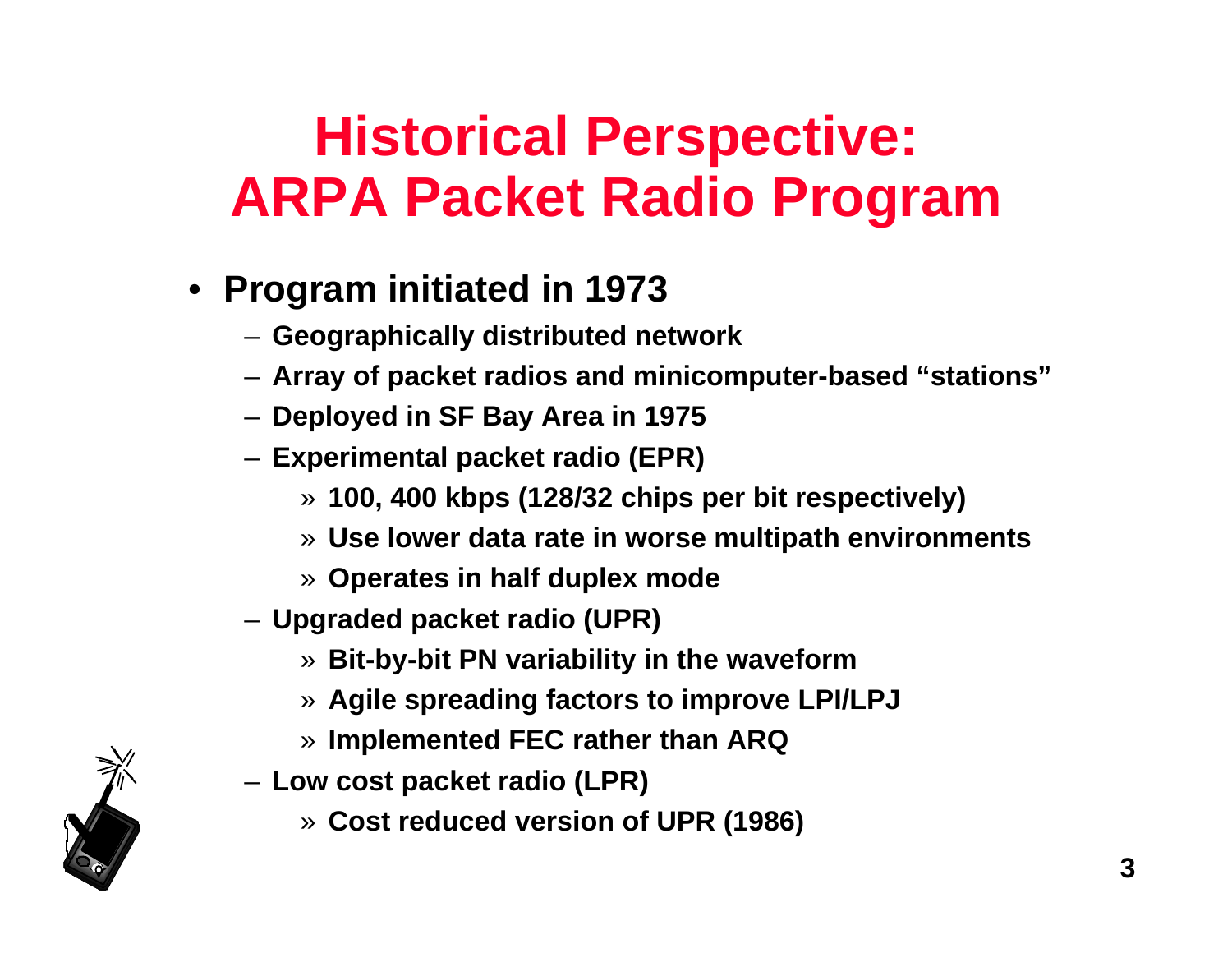## **Complexity Issues in Packet Radio Networks**

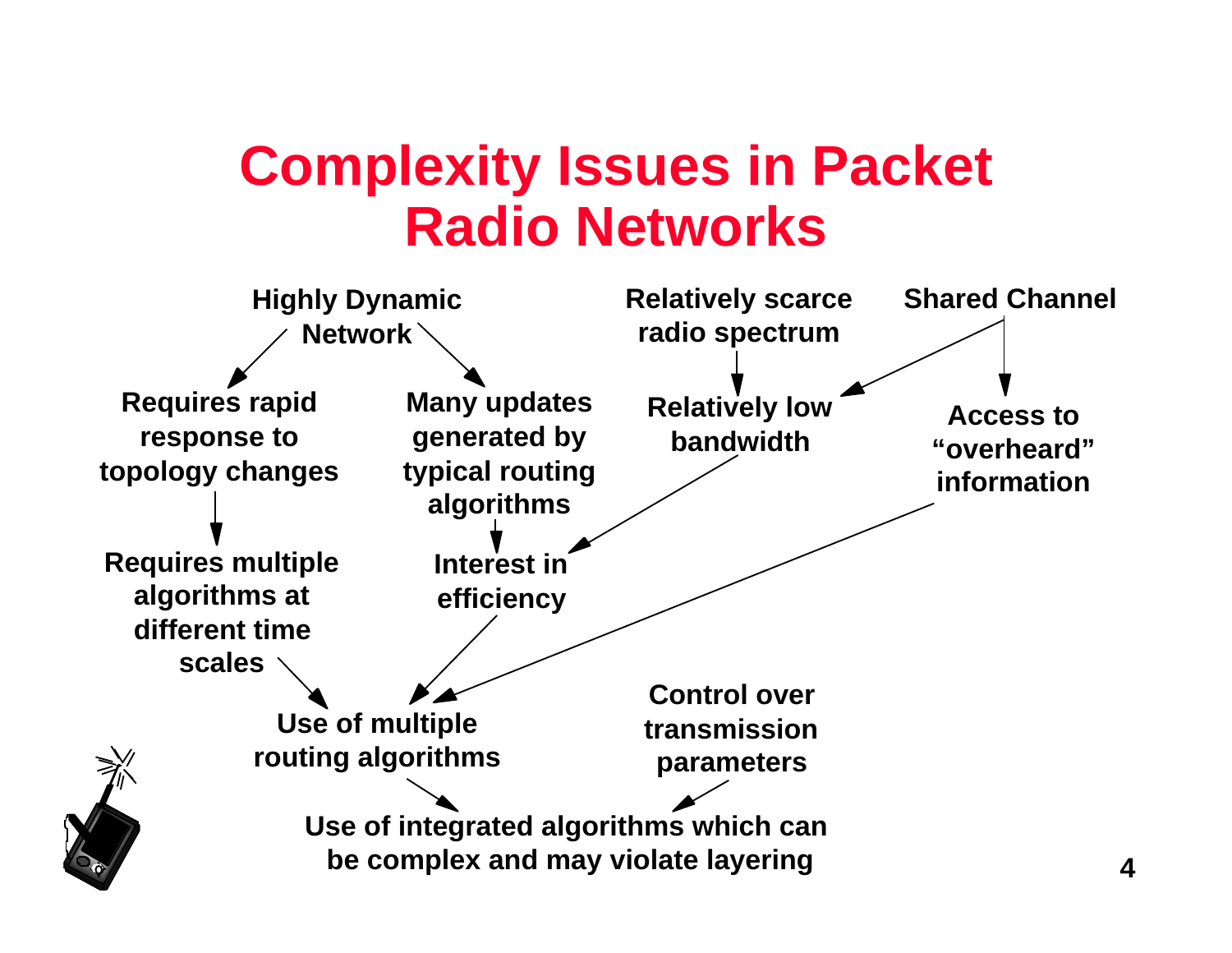## **Packet Radio Network Topology**



**e.g., E can hear transmissions from A, B, F, J, H**

**Links need not be bidirectional!**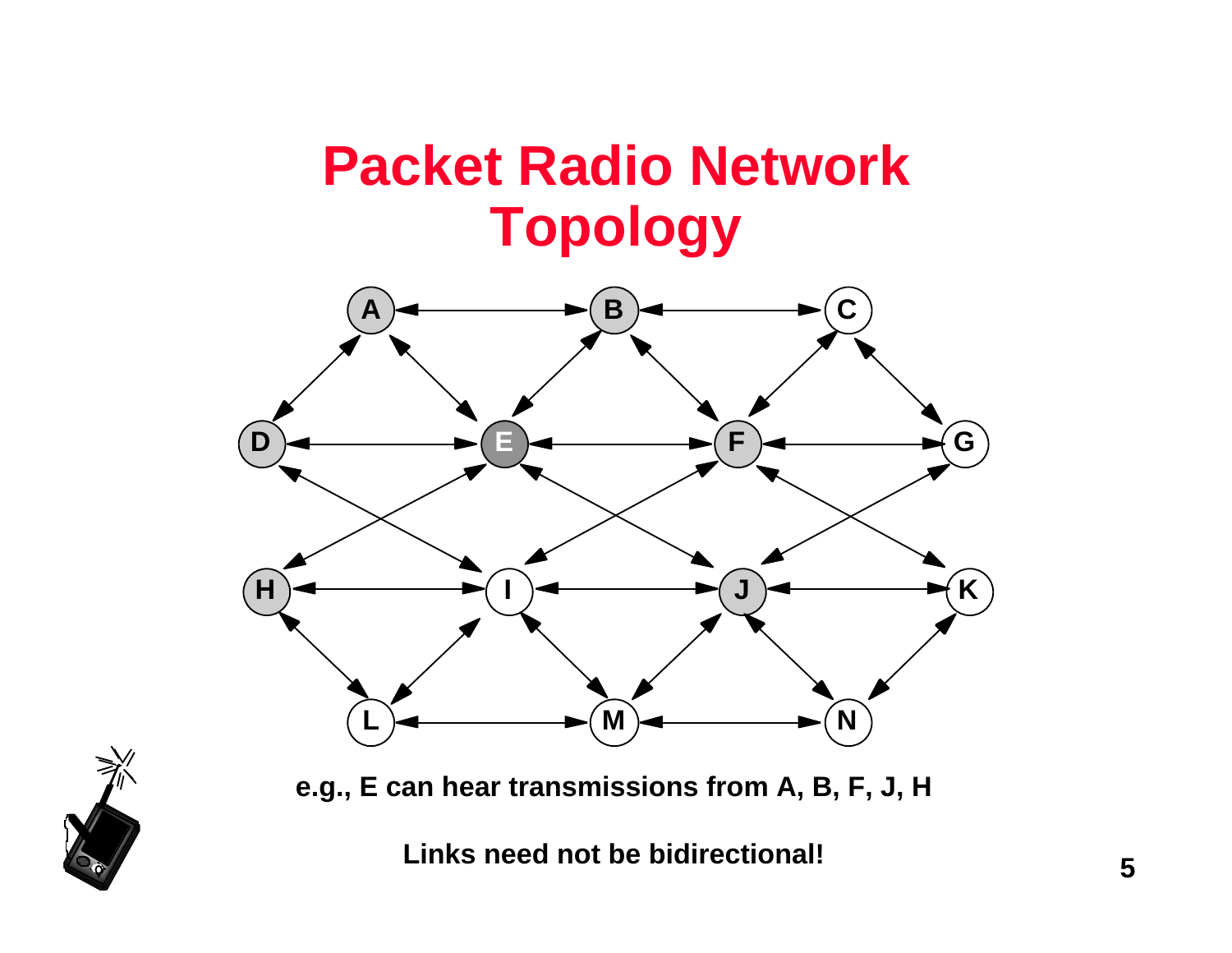### • **Physical/Link Layer**

- **Physical Connectivity**
	- » **Depends on RF propagation charactistics**
		- **Frequency choice**
		- **Distance between nodes (LOS vs. OTH)**
		- **Antenna height and directionality**
		- **Terrain type**
		- **Xmit power**
		- **Interference**
- **Bandwidth-Time-Space Management**
	- » **Frequency, time, code, & spatial reuse of bandwidth resources**
- **Channel Access (Narrowband Systems)**
	- » **Random Access (e.g., Aloha, CSMA schemes)**
	- » **Reserved Access (e.g., Reservation, Demand Assignment Schemes)**

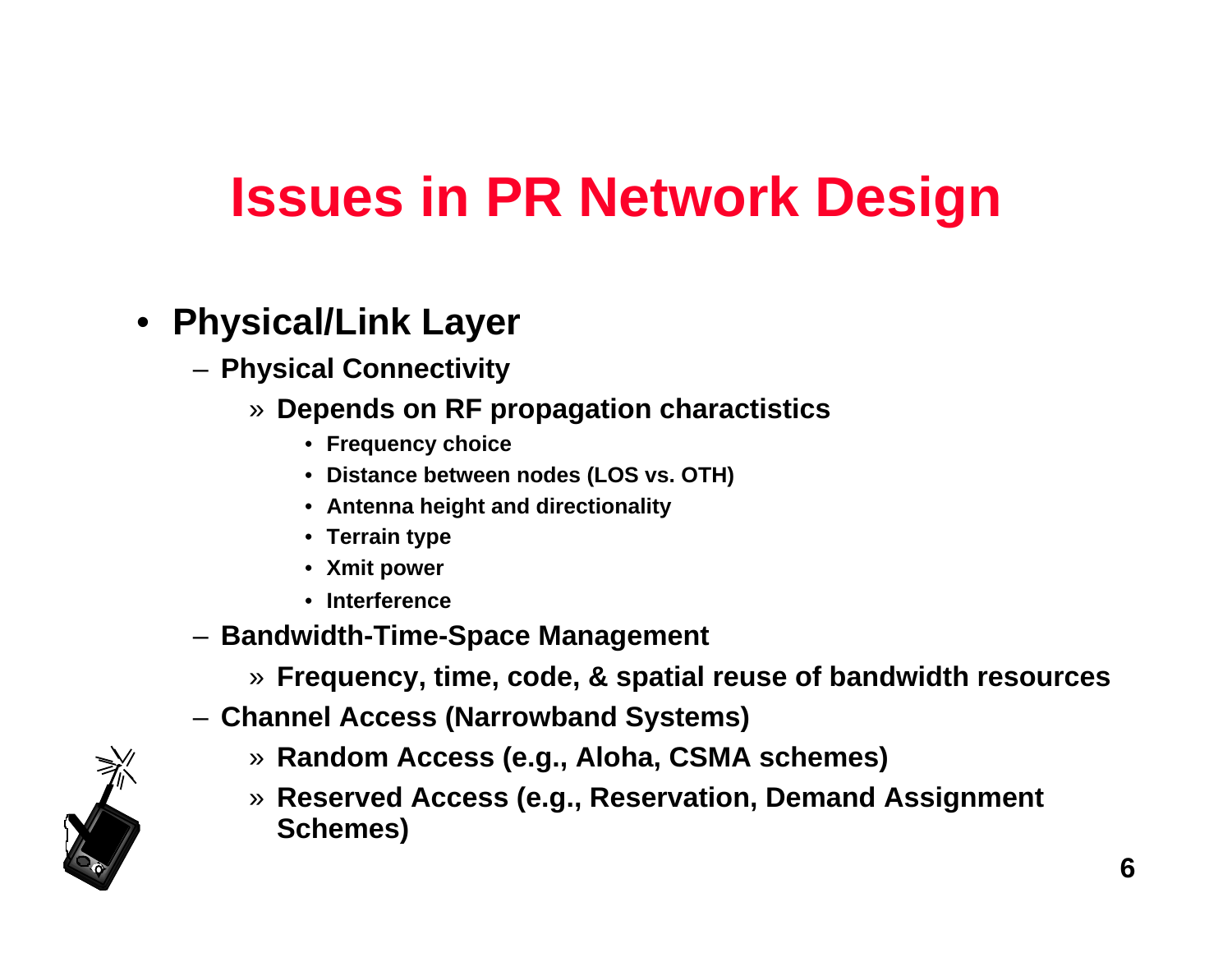### • **Physical/Link Layer (cont.)**

- **Channel Access (Spread Spectrum Systems)**
	- » **Code division schemes**
		- **Common preamble for all transmitters AKA broadcast reception (space-homogeneous preamble code assignment)**
		- **Receiver-directed preamble code assignment directed towards a specific receiver**
		- **Similar choices for data portion of packet--once a receiver is locked on to a packet, other overlapping packets do not interfere with correct reception**
		- **Bit-by-bit code changing--reduces probability of intereference**
		- **Transmitter directed code assignment--preamble contains information on spreading waveform to be used used to encode the data**
	- » **Aloha random access versus CSMA schemes with this level of code division schemes**

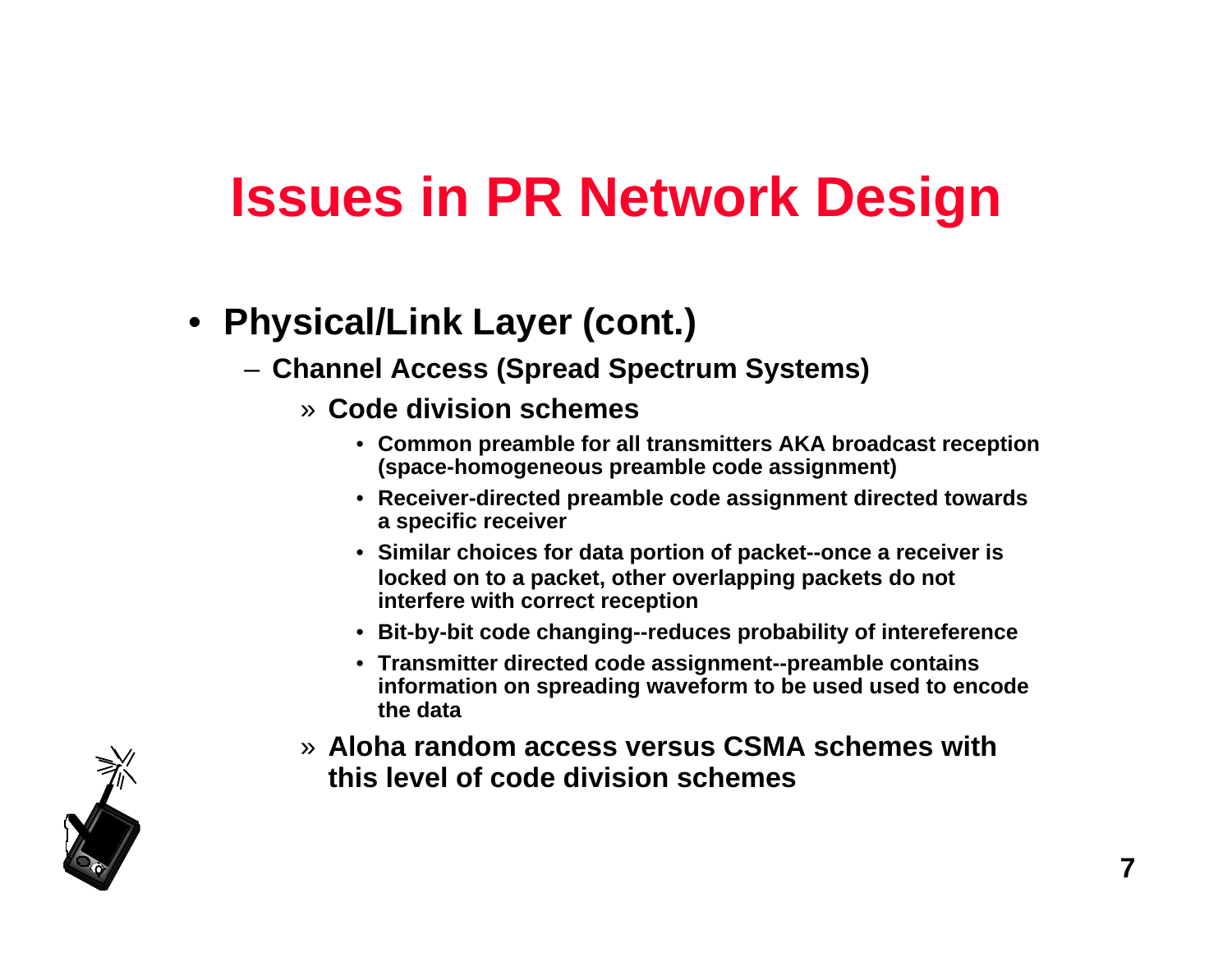- **Data Link Control**
	- **ARQ and FEC techniques needed due to variability in the link quality**
	- **Especially important with SS systems--possibility of correlated codes is high for at least part of the packet**
	- **Hop by hop acks in a multihop route**
		- » **Explicit short acks**
			- **Priority over data packets**
		- » **Echo/Passive acks**
			- **Forwarding on the message is interpreted as an ack to the preceeding sender**
			- **Delays introduced (forwarding packet placed at bottom of queue)**
			- **Long packets increase probability of interference**
			- **Can't be used in SS systems with received-directed codes**

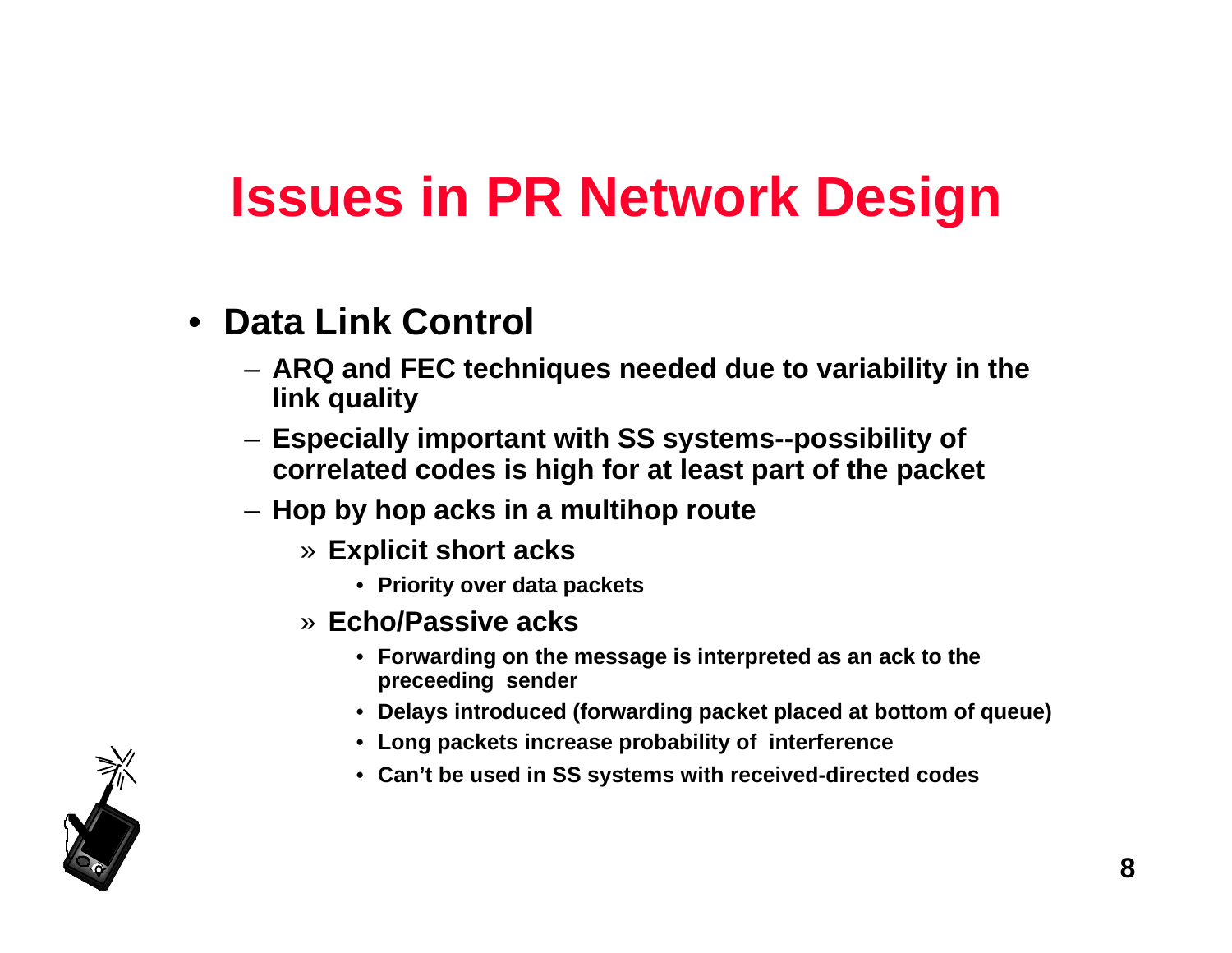### • **Network Management**

- **Link determination and control**
	- » **Centrally collected and redistributed**
	- » **Locally determined**
	- » **Use channel measurements:** 
		- **Signal strength, SNR, BER**
		- **Integrate over packets sent across radio-to-radio links**
		- **OR simply track packet loss rates per link--delay in discovering loss of link quality?**
	- » **Balance link parameters (e.g., transmission bandwidth), hop-by-hop FEC/ARQ, end-to-end ARQ**
	- » **Partitioned networks**

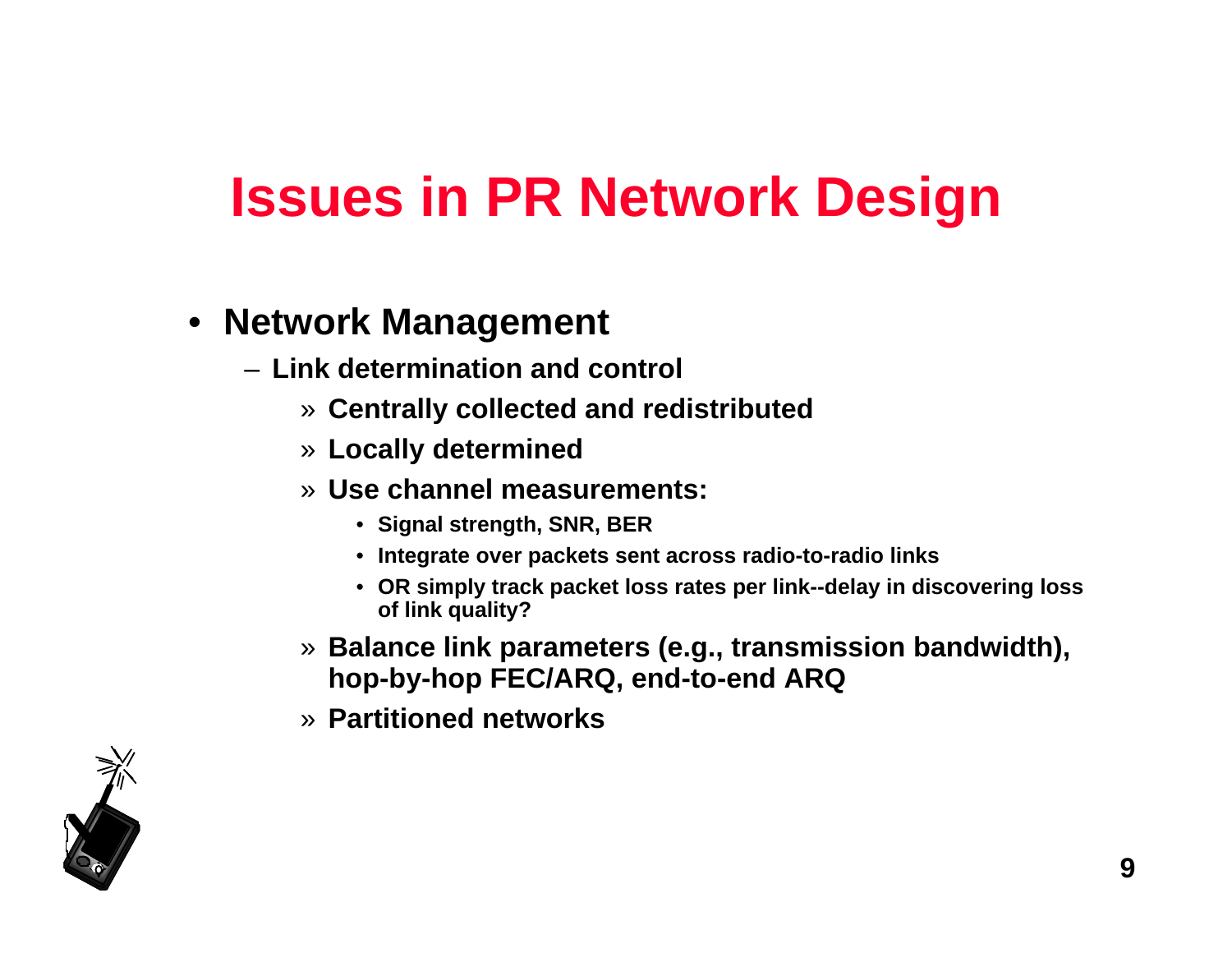### • **Network Management (cont)**

- **Routing: choosing routes based on link connectivity**
	- » **Routing schemes:**
		- **Flooding methods--inefficient utilization, but simple and may be best strategy for rapidly changing network topologies**
		- **Point-to-Point Routing--sequence of links associated with src-dst pair AKA "connection-oriented" routing**
		- **Connectionless--no knowledge of connections, local adapative behavior to forward packet on "towards" destination. This is a good approach for dynamic networks.**
	- » **Spreading routing information**
		- **Centralized routing server**
		- **Distributed routing--each node determines routes on its own; Hop-by-hop decisions or specify full route at source; Exchange routing tables among neighbors**
		- **Hierarchical organizations: topology changes more rapidly within clusters than between clusters (centralized "station" within cluster)**
- **Packet forwarding**
	- » **Localized rerouting to fix broken routes: broadcast a packet to any node that can complete the route**

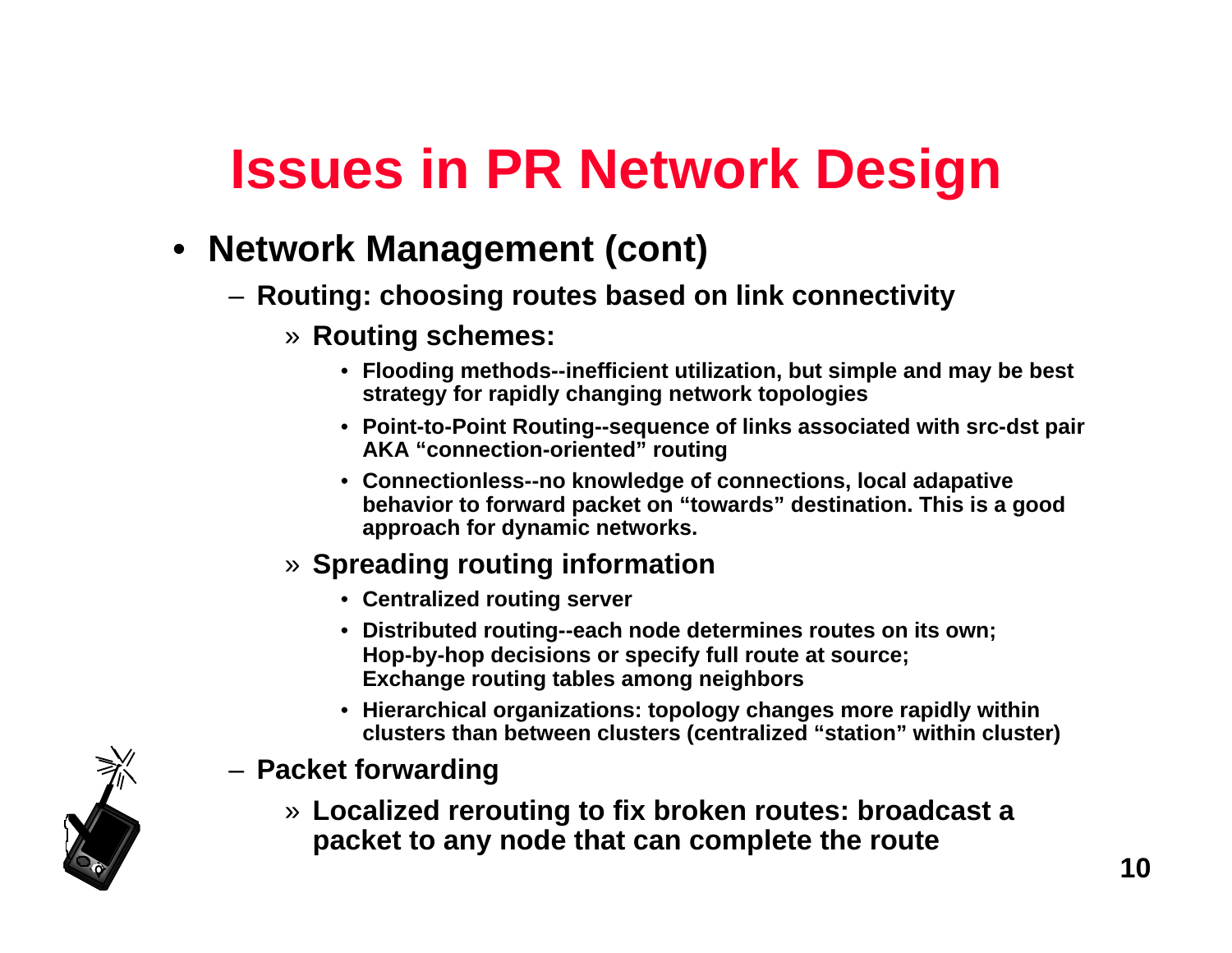### • **Network Management Issues**

- **Congestion and flow control**
	- » **Virtual circuits and resource reservation with rapidly changing topologies**
	- » **Rate control of packet forwarding based on local congestion**
- **Mapping between end nodes and packet radios**
	- » **Must be able to detach and reattach modem to different end nodes**

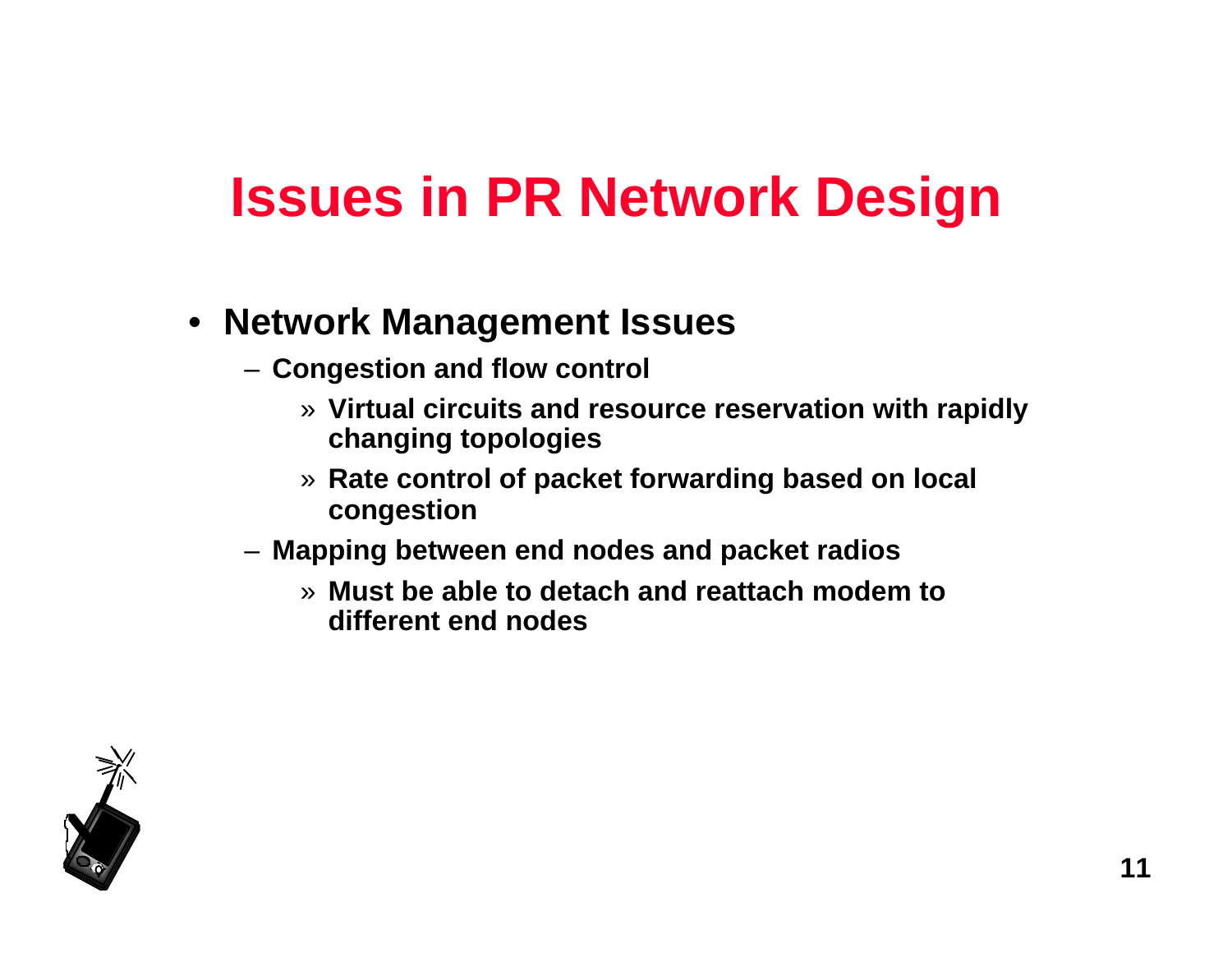### • **Operation and Management**

- **Network Deployment**
	- » **Coverage and capacity requirements**
	- » **Rapidity of deployment**
	- » **Software distribution**
- **Maintenance and Reliability**
	- » **Fault detection**
	- » **Redundancy of coverage**
- **Diagnostics and monitoring**
	- » **Remote/over the air capability**

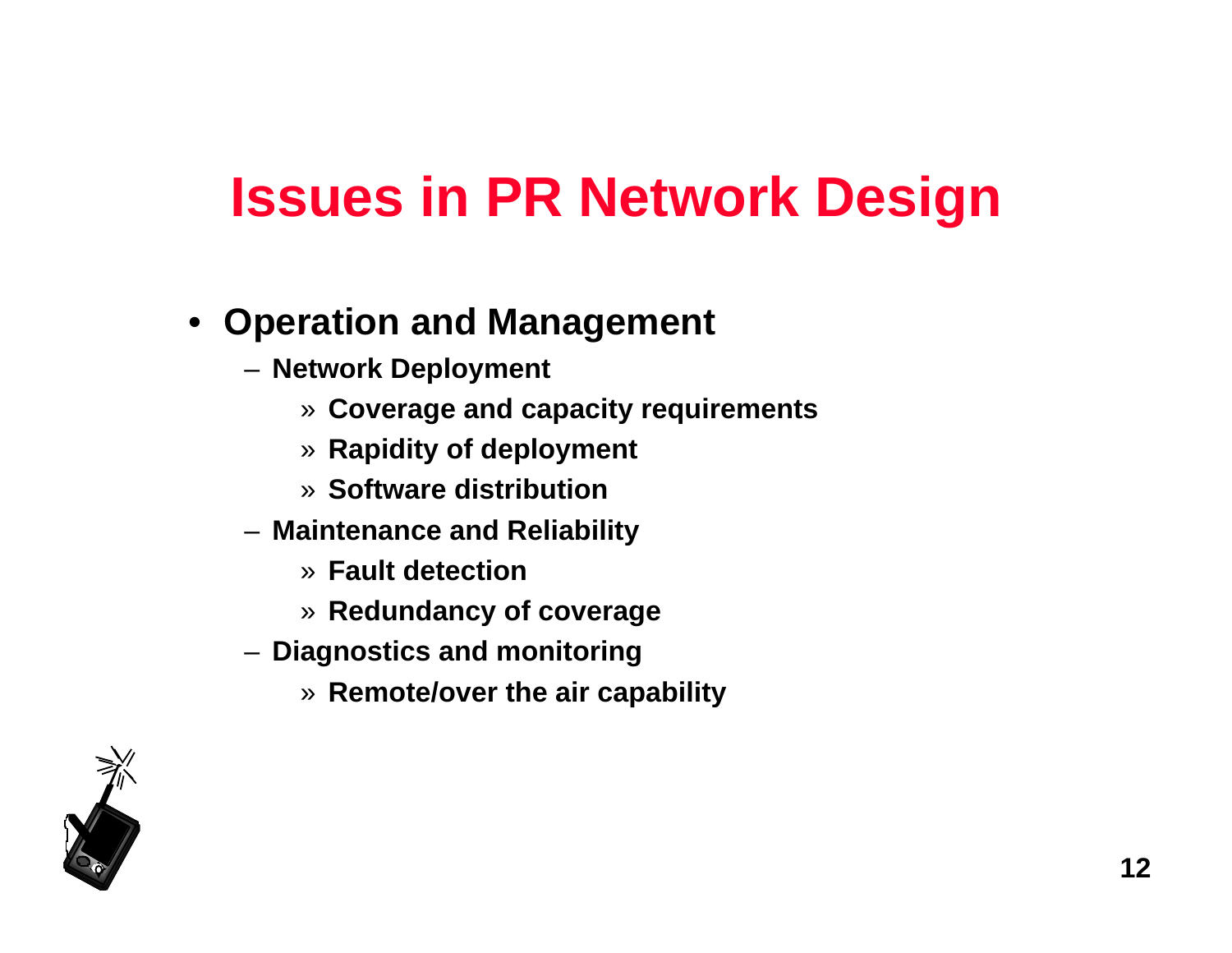- **Connecting to External World**
	- **Gateways**
		- » **Network vs. gateway-based routing**
	- **Network access control**
		- » **Control typically exercised at the periphery**
		- » **Complexity when users can attach to the network anywhere within the network**
	- **Addressing and naming**
		- » **Internet addressing versus more efficient subnet addressing**
	- **Security**
		- » **End-to-end encryption**
		- » **What about headers?**